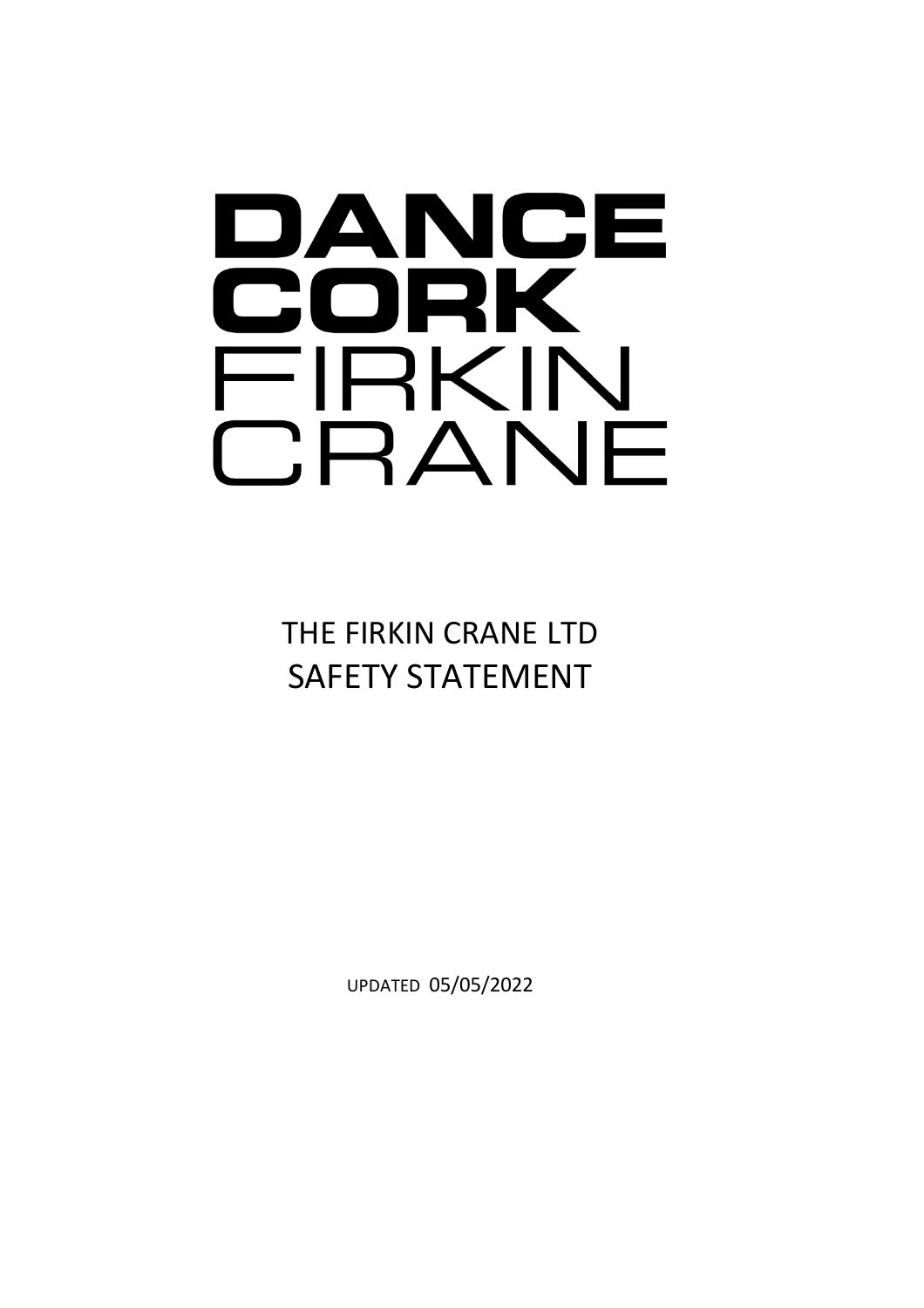### **CONTENTS**

#### SECTION 1 – HEALTH AND SAFETY POLICY

- 1.0 Health and Safety Policy
- 1.1 Business/Company Information

#### SECTION 2 – SAFETY ARRANGEMENTS

- 2.0 Roles and Responsibilities
	- 2.0.1 Persons Responsible for Performing Tasks
- 2.1 Competence and Training Requirements
- 2.2 Consultation and Participation
- 2.3 The Safety Representative
- 2.4 Contractors' Responsibilities
- 2.5 Visitors
- 2.6 Accident Reporting and Investigation
- 2.7 Emergency Procedures
- 2.8 Welfare Facilities and Workplace Requirements
- 2.9 Personal Protective Equipment
- 2.10 Pregnancy At Work
- 2.11 Young Persons
- 2.12 Work-Related Stress and Dignity at Work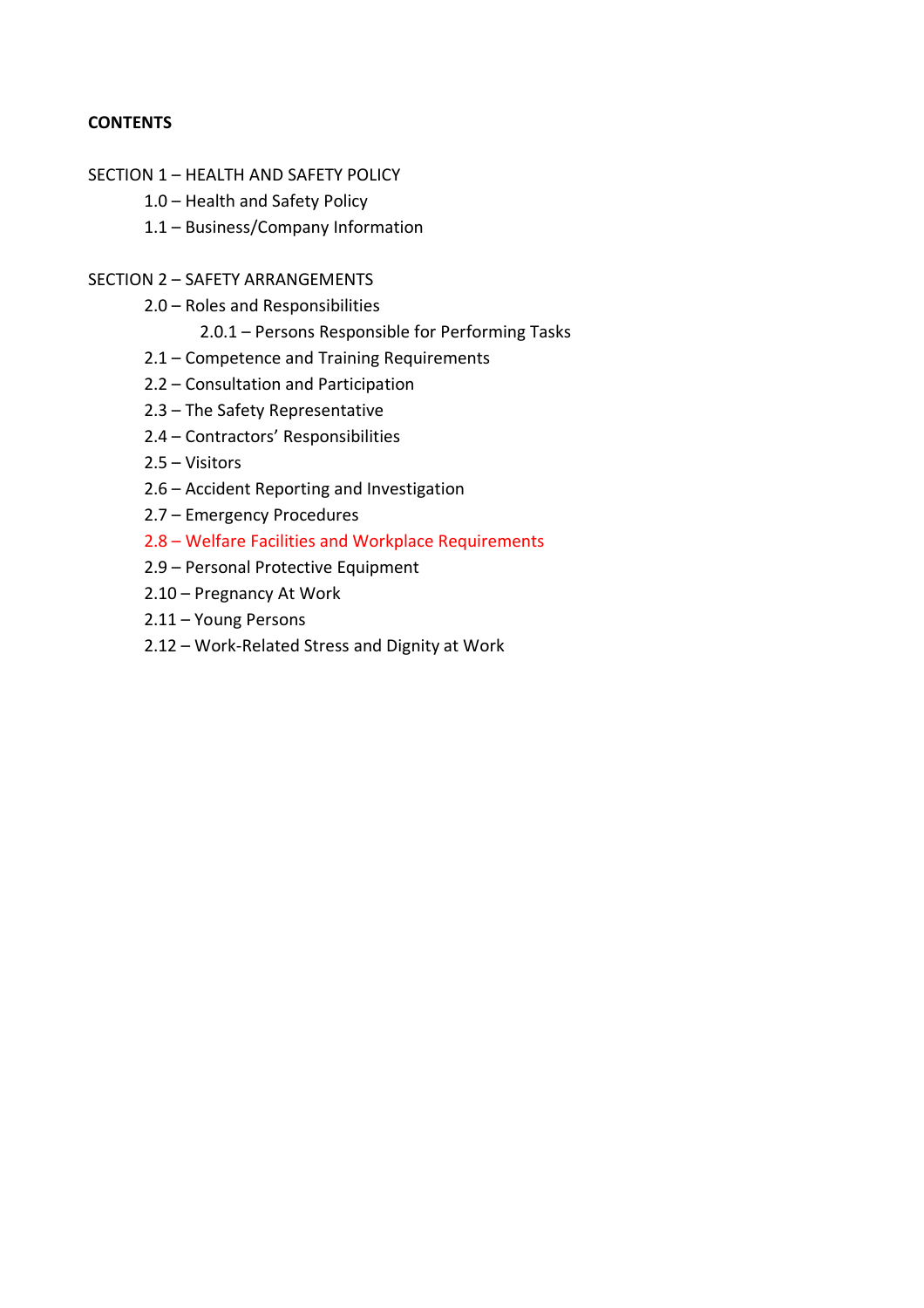### **SECTION 1 – HEALTH AND SAFETY POLICY**

#### 1.0 – HEALTH AND SAFETY POLICY

We of Firkin Crane are committed to working in accordance with the provisions of the Safety, Health and Welfare at Work Act 2005 and other associated legislation and the requirements of this Safety Statement. We are committed to fulfilling our statutory obligations to manage and co-ordinate workplace safety and health and ensuring, so as far as is reasonably practicable, that work activities are managed so as to ensure the safety, health and welfare of our employees.

The safety statement is maintained and updated, risk assessments are carried out and reviewed as required and brought to the attention of all employees at least annually.

- Identified protective and preventive measures are implemented and maintained
- Improper conduct likely to put an employee's safety and health at risk is prevented
- A safe place of work is provided, which is adequately designed and maintained
- A safe means of access and egress is provided
- Safe plant and equipment are provided
- Safe systems of work are provided
- Risks to health from any article or substance are prevented
- Appropriate information, instruction, training and supervision are provided
- Where hazards cannot be eliminated, adequate arrangements, including the provision of suitable protective clothing and equipment, will be put in place to reduce the risk of injury
- Emergency plans are prepared and revised
- Welfare facilities are provided and adequately maintained
- Competent personnel to advise and assist in securing the safety, health and welfare of our employees are employed when required.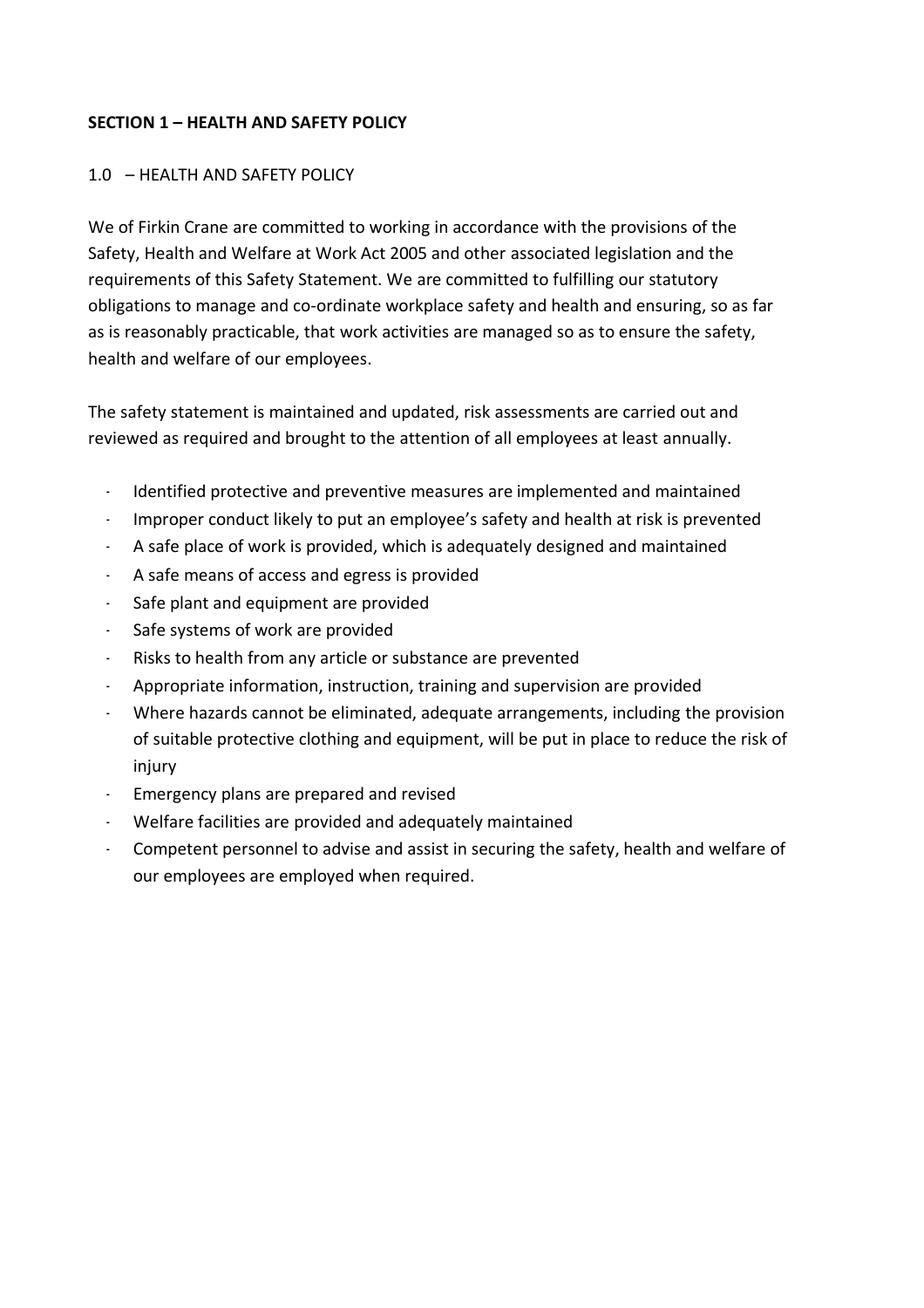# 1.1– BUSINESS/COMPANY INFORMATION

| Company Name                          | The Firkin Crane Ltd               |
|---------------------------------------|------------------------------------|
| Company address                       | John Redmond Street, Shandon, Cork |
| <b>CRO Number</b>                     |                                    |
| <b>Executive Artistic</b><br>Director | Laurie Uprichard                   |
| <b>Phone Number</b>                   | 0214507487                         |
| Email                                 | laurie@firkincrane.ie              |
| Website                               | www.dancecorkfirkincrane.ie        |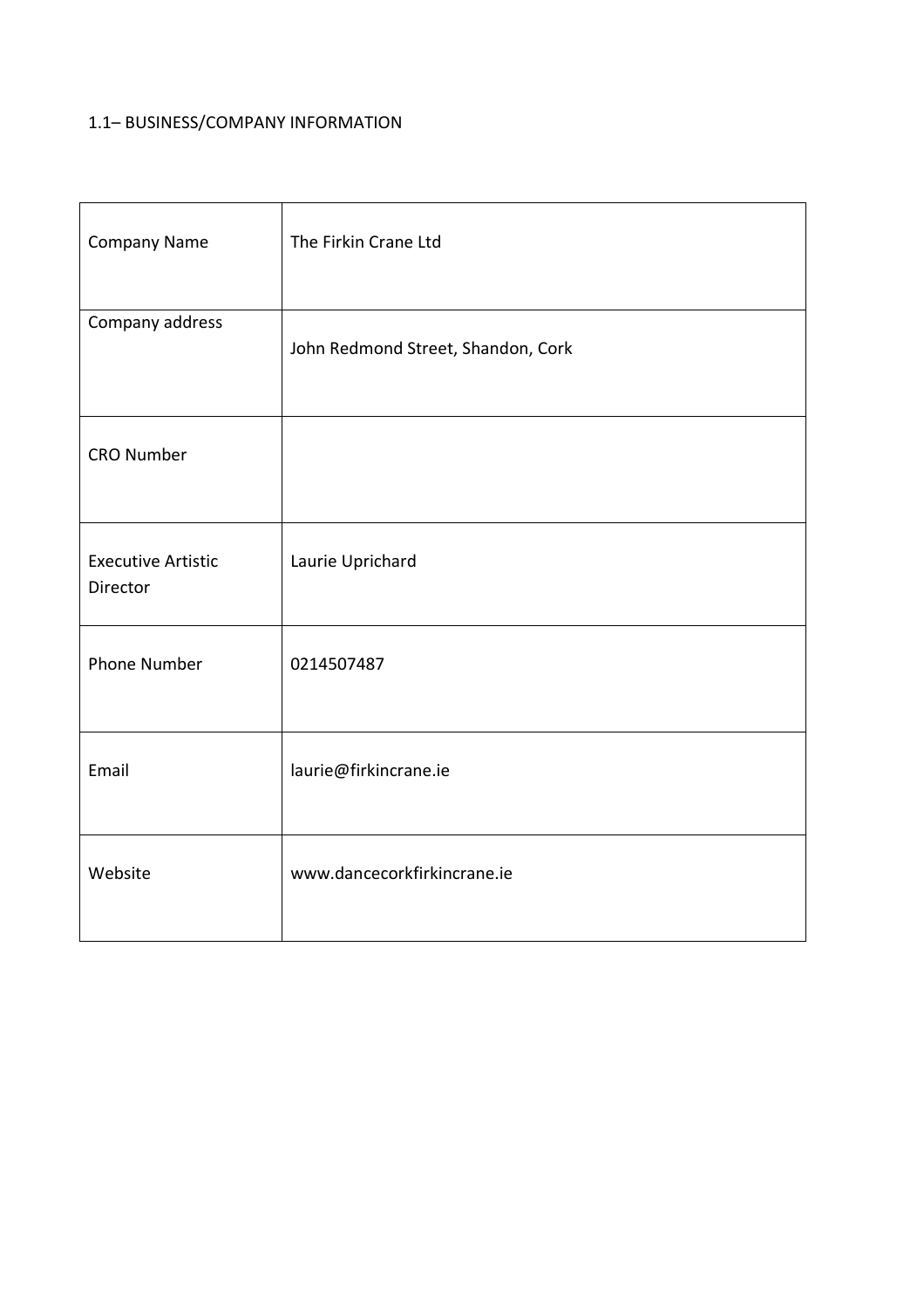# **SECTION 2 – SAFETY ARRANGEMENTS**

#### 2.0 – ROLES AND RESPONSIBILITIES

#### Employer responsibilities include:

- Manage and conduct work activities so as to ensure the safety and health of employees and others affected
- Prevent improper conduct likely to put an employee's safety and health at risk
- Provide a safe place of work, which is adequately designed and maintained
- Provide safe means of access and egress
- Provide safe plant, equipment and machinery
- Provide safe systems of work, e.g. operating procedures
- Prevent risk to health from any article or substance (e.g. machinery, equipment and chemical substances)
- Provide appropriate information, instruction, training and supervision, taking into account the employee's capabilities, when an employee begins work or is transferred to new tasks, and when new technology is introduced
- Provide suitable protective clothing and equipment where hazards cannot be eliminated
- Prepare and revise emergency plans and designate staff to take on emergency duties
- Provide and maintain welfare facilities
- Provide, where necessary, a competent person to advise and assist in securing the safety, health and welfare of employees (a competent person must have the necessary qualifications as well as sufficient training, experience and knowledge appropriate to the nature of the work to be undertaken).

### Employee responsibilities include:

- Comply with the relevant health and safety legislation, e.g. co-operating with your employer, reporting unsafe procedures or equipment
- Comply with safety policies and procedures to ensure your own personal safety and health, as well as that of others
- Co-operate with your employer in relation to safety, health and welfare at your place of work
- Report all hazards, injuries, incidents, dangerous occurrences and near misses as soon as possible to your employer
- Report any defects in equipment, unsafe activities or deficiencies in safety procedures
- Use protective clothing and equipment that has been provided for your safety
- Attend any training as required by your employer
- Co-operate with your employer to enable your employer to comply with relevant health and safety legislation
- Do not engage in improper conduct or behavior that is likely to endanger your own or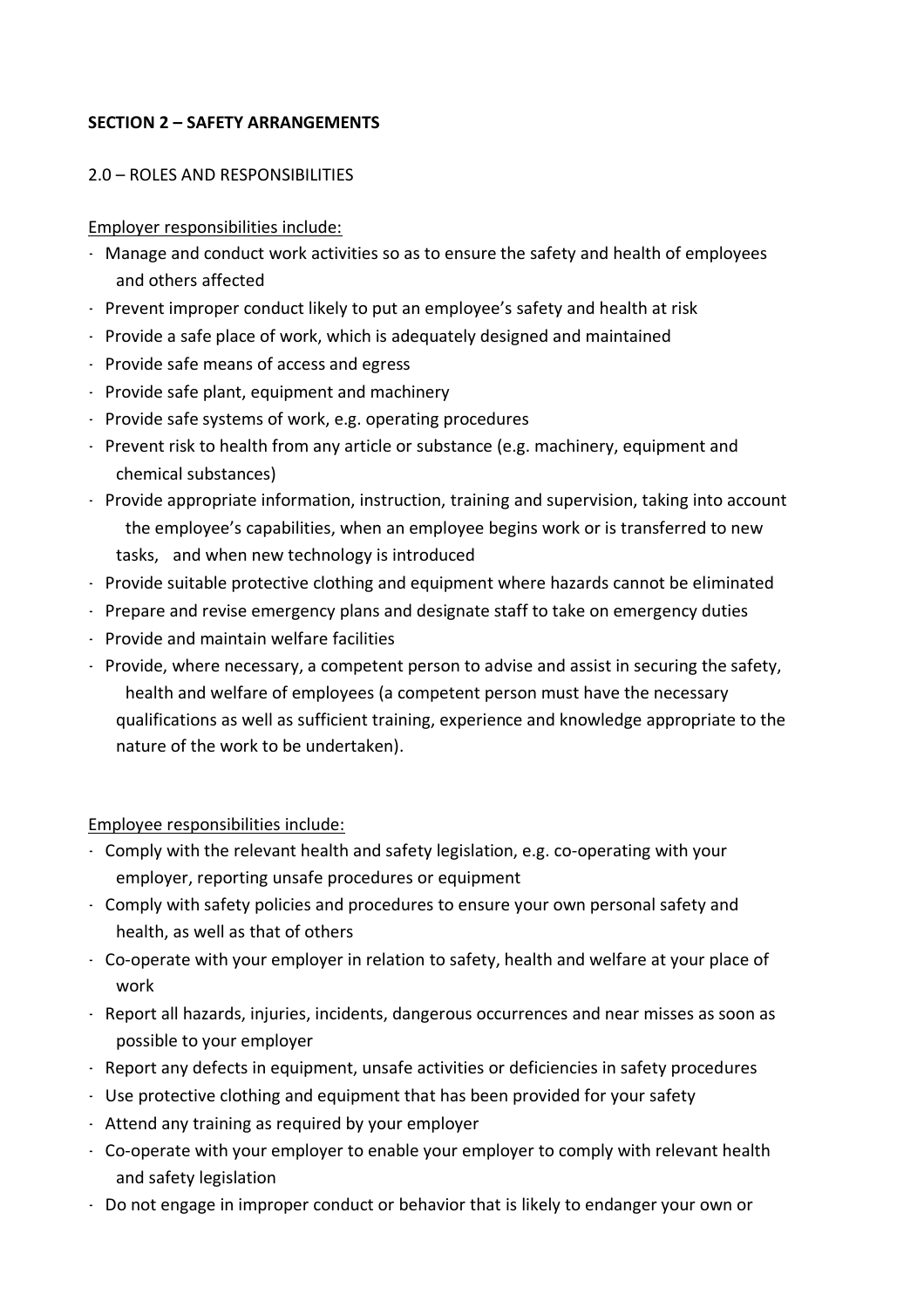other's safety, health and welfare while at work

- Do not be under the influence of intoxicants as they may endanger your own or other's safety, health and welfare
- Do not interfere with, misuse or damage anything that may affect anyone's safety, health and welfare.

# 2.0.1 –PERSONS RESPONSIBLE FOR PERFORMING TASKS

- We shall identify responsible persons(where required) who will take responsibility for various tasks, e.g. induction, inspections and training
- We shall brief them on these tasks and their responsibilities
- We shall record the names of such nominated persons
- We shall record details in Form 1.5 Responsible Persons Task Register in Appendix 1.
- We will review and follow up on a regular basis to ensure arrangements are put in place and that assigned persons are carrying out their roles effectively.

# 2.1 – COMPETENCE AND TRAINING REQUIREMENTS

Competence is determined by knowledge, training and experience, and, as an employer we will assess what training each employee needs, to keep up to date with changes in legislation, work practices and technology. By having competent, trained personnel who are adequately supervised, our employees will be capable of completing a job safely, efficiently and to a high standard. For example, typical training which can be carried out could include:

- Fire warden training
- First-aid training
- Manual handling training
- Training on the use of firefighting equipment
- Induction training
- Machine-specific training.

We shall record details of training in relation to specific tasks, such as those listed below, in Form 1.3 Training Register in Appendix 1.

# 2.1.1 – INDUCTION TRAINING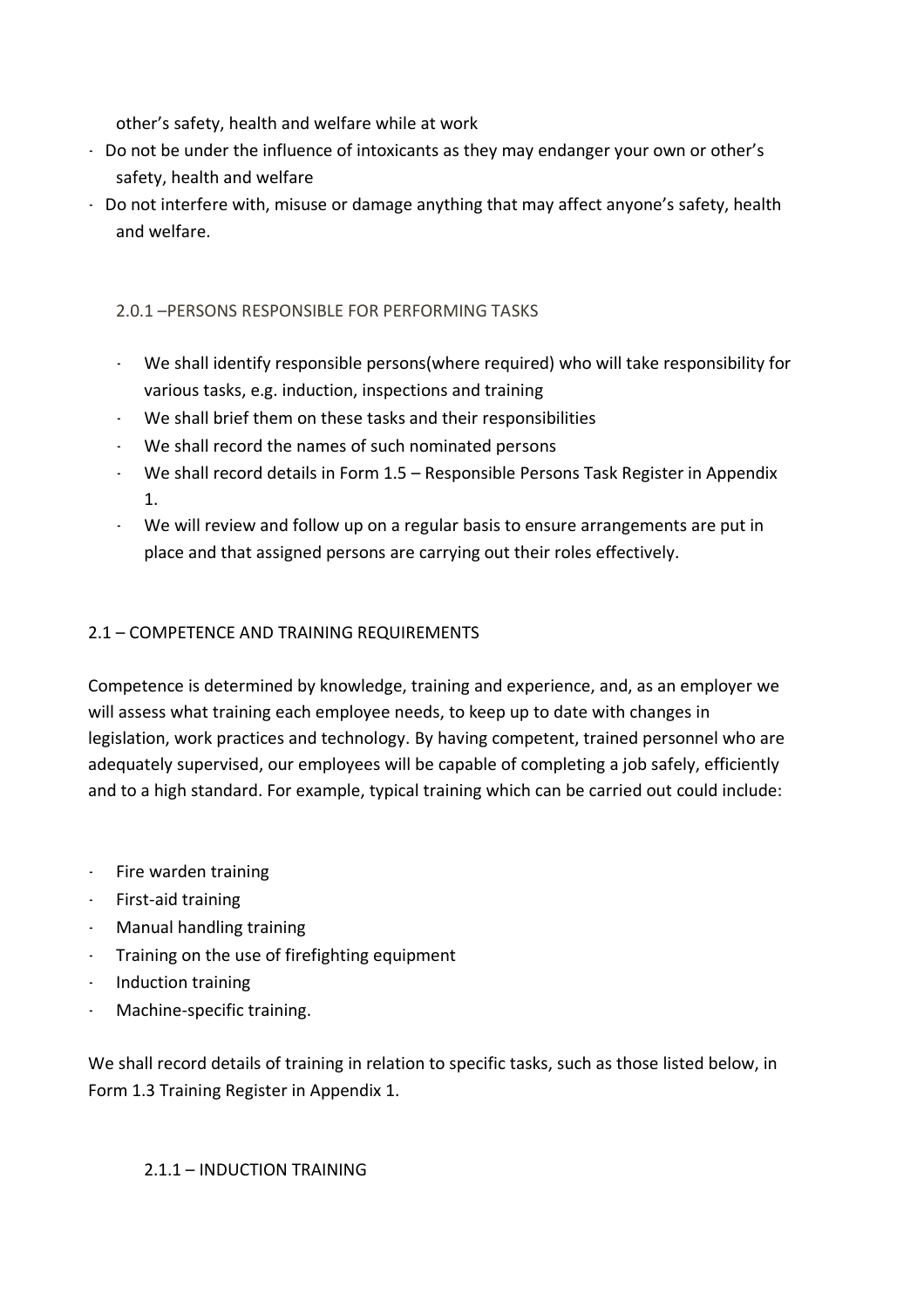Induction training will include the following information:

- Specific hazards associated with the workplace and the controls that are in place
- Workplace rules
- Roles and responsibilities
- Emergency procedures and first-aid arrangements.

When inductions have been completed, then we shall complete Form 1.1 (Induction Register) in Appx 1. Typical topics which are discussed at induction are also covered in Form 1.2 (Typical Induction Topics) in Appx 1.

# 2.2 – CONSULTATION AND PARTICIPATION

We will consult with all relevant employees:

- When new risk assessments are being carried out or revised
- When there is a change, update or modification to a particular work process
- When new machines or processes are introduced
- When new substances or materials are introduced.

Furthermore, should any of my/our employees raise any matters relating to their health and safety that are connected in any way to our work activities, we will consider such matters and will endeavor to take any action that we consider necessary or appropriate to deal with the matters raised.

# 2.3 – THE SAFETY REPRESENTATIVE

We shall consider these representations and act on them if necessary. The purpose of these consultations is to prevent accidents and ill health, to highlight problems, and to identify means of overcoming them. We will facilitate the training of the safety representative so that they have the necessary competence to carry out the task.

The functions of our safety representative include:

- Having given reasonable notice to the employer, regular inspection of the workplace according to a schedule agreed between him/her and the employer based on the nature and extent of the hazards in the place of work
- Being given access to information that relates to the safety, health and welfare of employees
- Having the power to investigate accidents and dangerous occurrences subject to any limitations as outlined in the legislation
- Being given the opportunity to receive appropriate health and safety training to help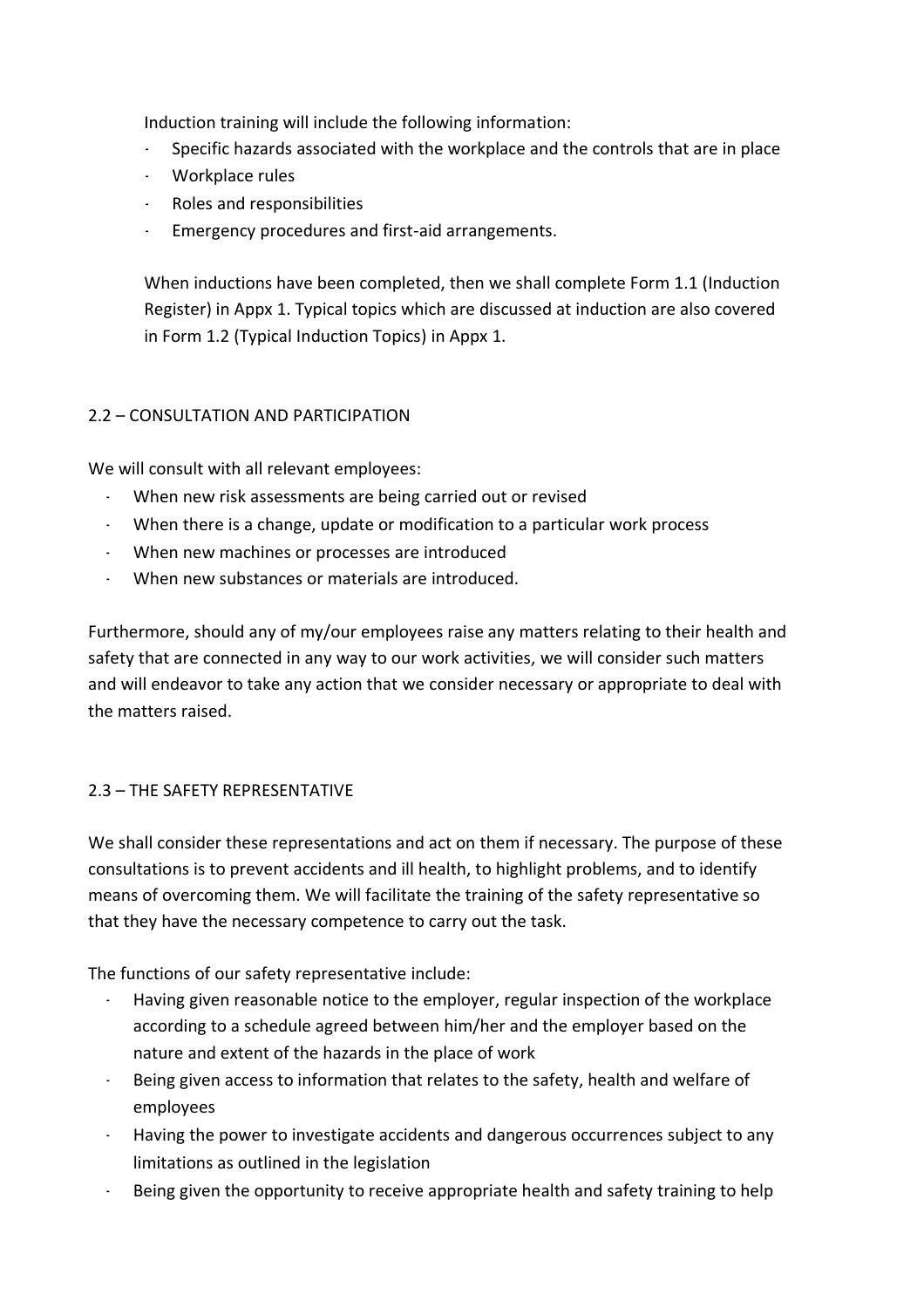him/her perform the function of a safety representative

- Accompanying an inspector from the Health & Safety Authority during an inspection of the workplace.

Note: The safety representative shall not suffer any disadvantage in their employment through discharging their functions and cannot be held criminally liable for failure to perform any function of a safety representative.

Our safety representative is: TIM FEEHILY

# 2.4 – CONTRACTORS' RESPONSIBILITIES

Contractors carrying out work must:

- Be competent to carry out the work
- Have adequate resources to carry out the work
- Provide copies of their own Safety statement Insurance
- Ensure that work activities do not affect the well-being of our employees, visitors or customers. Ensure they identify potential hazards arising from their work activities and implement appropriate control measures and safe systems of work while carrying out work.
- Report to the designated person on arrival at my/our workplace.

FURTHER INFORMATION: To ensure compliance with the legislation we will provide contractors with the relevant sections of our safety statement or health and safety file (where applicable) to ensure that they are both aware of and can take account of the hazards in our workplace. Form 1.5 (Responsible Persons Task Register) in Appendix 1 can be used to identify employees who agree to carry out key tasks, in this case the overseeing of contractors who may be carrying out work.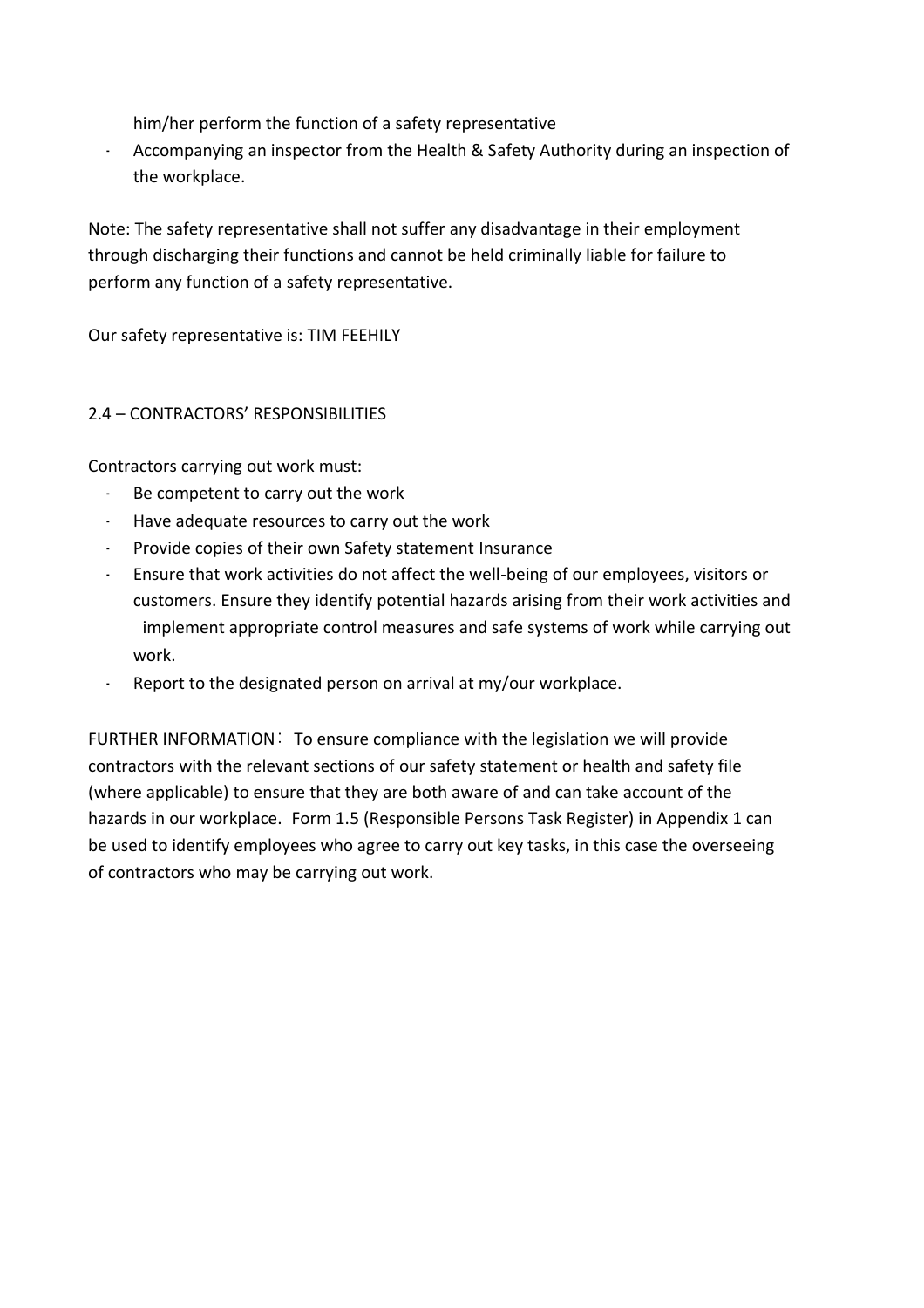# 2.5 – VISITORS

Visitors must conduct themselves in a safe manner at all times. They must observe the fire policy and, in the event of an emergency, are required to Identify themselves to an employee and be escorted to the designated assembly point.

# 2.6 – ACCIDENT REPORTING AND INVESTIGATION

- Ensure details of the accident are recorded
- Promptly investigate the accident so as to determine the cause and, on completion of the investigation, put in place measures to prevent a re-occurrence
- Ensure that accidents are reported to the Health & Safety Authority on the Form of Notice of Accident (IR1) where:
	- $\circ$  Employees are out of work for more than three consecutive days (including the weekend) and where they cannot continue with their normal duties
	- $\circ$  Members of the public are injured by a workplace activity and require medical treatment
	- o A fatal accident has occurred.

# 2.7 – EMERGENCY PROCEDURES

# FIRE AND EVACUATION

We will ensure appropriate plans and procedures are in place for dealing with fire, and that employees are trained, including:

- Location of firefighting equipment and means to raise the alarm
- Location of assembly point(s)
- Evacuation drills and fire warden(s)
- Location of emergency shut-off points where relevant (e.g. gas) shut off.

Some emergencies (e.g. gas leak, fire, bomb threat, etc.) may require an evacuation of the workplace. The person who become aware (or is made aware) of a potential emergency should follow the emergency procedures. All employees and visitors must follow the procedures below for evacuation:

- GO IMMEDIATELY TO THE NEAREST EXIT
- DO NOT WAIT TO FIND OUT WHAT IS HAPPENING
- DO NOT STOP TO COLLECT PERSONAL ITEMS
- GO AT ONCE TO THEIR ASSEMBLY POINT AND WAIT FOR FURTHER INSTRUCTION DO NOT RE-ENTER THE BUILDING/PREMISES UNTIL AUTHORISED TO DO SO BY THE EMERGENCY SERVICES.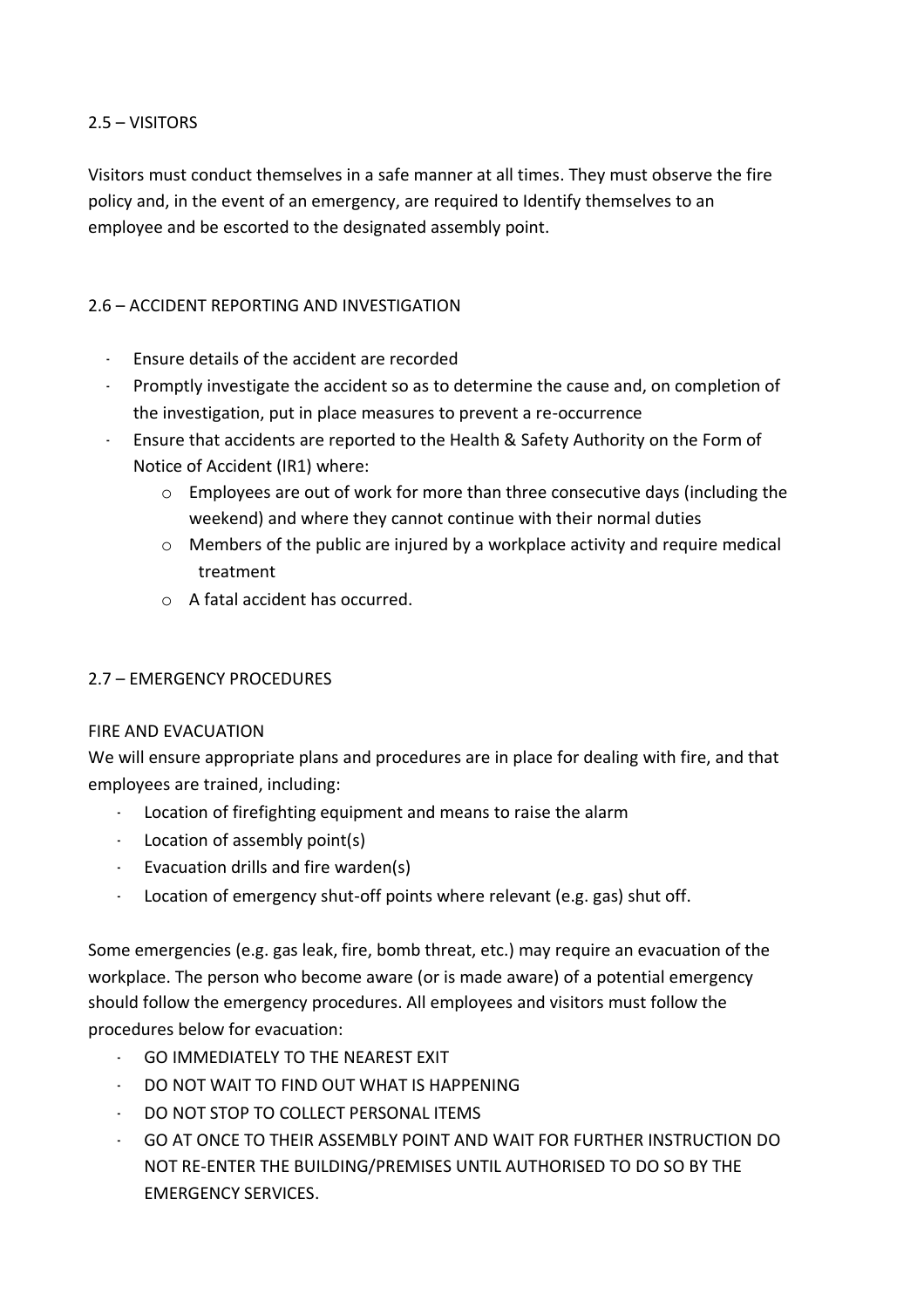# 2.8 – WELFARE FACILITIES AND WORKPLACE REQUIREMENTS

#### 2.9 – PERSONAL PROTECTIVE EQUIPMENT (See Covid-19 section)

We will ensure that:

- Adequate and suitable PPE is provided
- The suitability of the PPE for the job is assessed
- PPE is maintained, used and replaced as recommended by the manufacturer's instructions
- Personal protective equipment is only used as a last resort when a residual risk remains after all other measures have been taken to eliminate/reduce the risk
- Where it is not possible to reduce or eliminate the risk, then PPE appropriate to the task and work environment, as identified in our risk assessments will be used
- We will record details of the supply and training in the use of PPE as required using Form 1.4 PPE Register in Appendix 1.

We expect our employees to:

- Use PPE correctly
- Report any defects or damage to PPE immediately
- Participate in any training or instruction provided on PPE
- Inform us of any medical conditions they have that might be affected by the use of the PPE provided to them.

The Work at Height Regulations require employers to ensure that:

- All work at height is properly planned and organised
- A risk assessment is carried out for all work conducted at height
- Appropriate work equipment is selected and used
- People working at a height are competent
- Equipment used for work at height is properly inspected and maintained
- Risks from fragile surfaces are properly controlled

The risk assessment should include a careful examination of what harm could be caused from working at height with a view to taking the effective steps to reduce the likelihood of this harm occurring, either through avoiding the activity or, where this is not reasonably practicable, by carrying it out in a safe manner using work equipment that is appropriate to the task and the level of risk.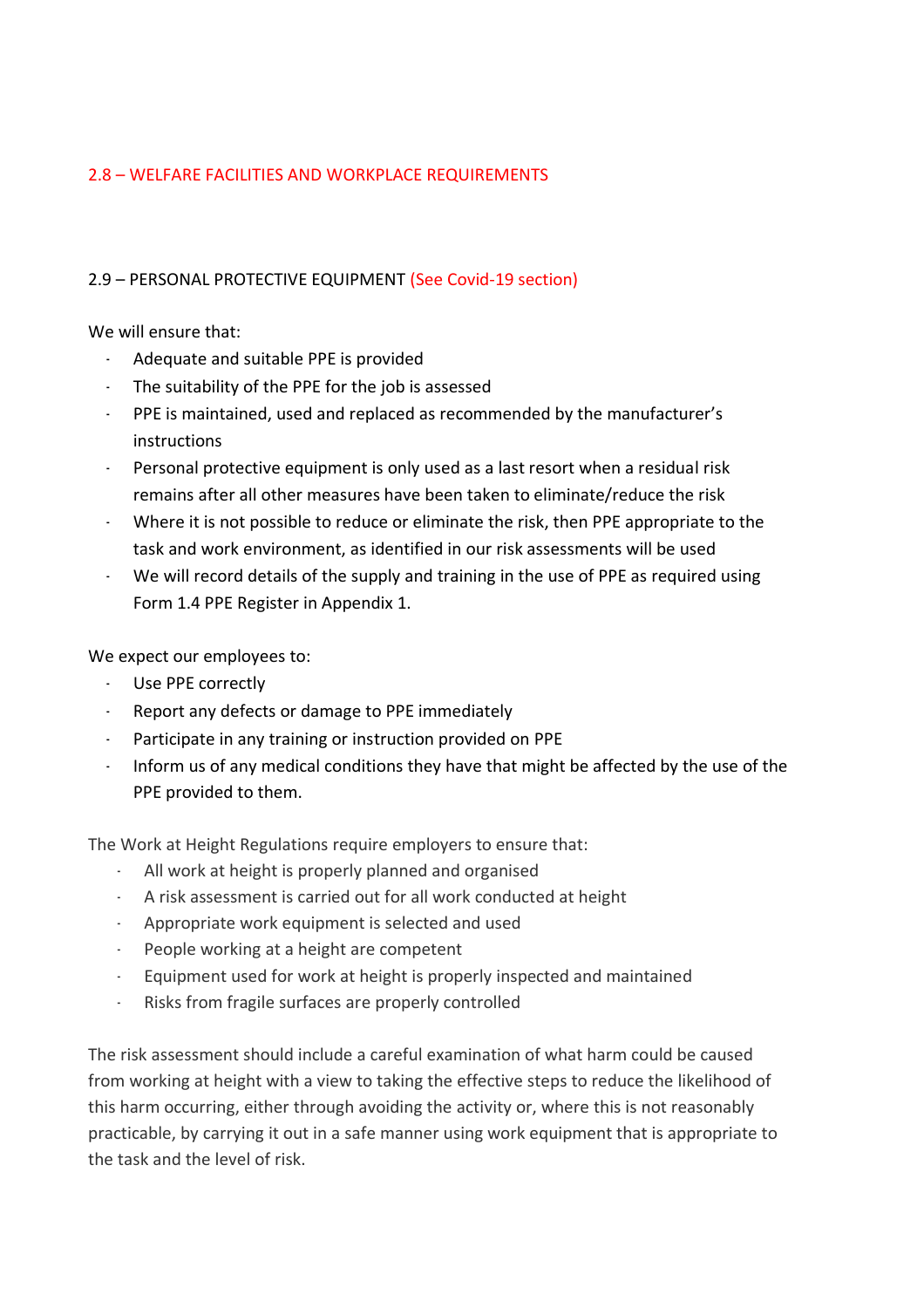# 2.10 – PREGNANCY AT WORK

As required by Part 6 of the Safety Health and Welfare at Work (General Application) Regulations 2007, on becoming aware that an employee is pregnant, has recently given birth or is breastfeeding, we will assess the specific risks arising to that employee from the work and take action to ensure that she is not exposed to anything that would damage her health or that of her developing child.

On provision of an appropriate medical certificate, we will carry out the following:

- Make sure that a specific risk assessment for that employee is undertaken, taking account of any medical advice that the employee has received
- Assess any risk likely to arise from exposure to specified agents and work activities and, where possible exposure exists, ensure she does not carry out these activities
- If a risk cannot be eliminated or reduced to an acceptable level, then: Adjust the working conditions or hours of work or both; or
- If this is not possible, provide alternative work; or
- If this is not possible, grant the employee health and safety leave
- We will ensure that pregnant, postnatal or breastfeeding employees have suitable facilities to rest or feed

Form 1.5 Responsible Persons Register in Appendix 1 can be used to identify the person responsible for carrying out pregnancy-at-work risk assessments.

# 2.11 – YOUNG PERSONS

We are aware that there are specific regulations dealing with young people at work, i.e. those less than 18 years of age. We will undertake the following:

- Carry out a risk assessment before employment of a young person (over 16 but less than 18), taking into account their relative lack of experience, absence of awareness of potential risks or lack of maturity
- Put in place all required control measures identified by the risk assessment, taking account of:
	- o Their lack of experience, maturity or awareness of risk
	- o Any work activity likely to involve a risk of harmful exposure to physical, biological or chemical agents
	- o The physical and psychological capacity of the young person
- Make sure the recommended working hours are not exceeded for young persons